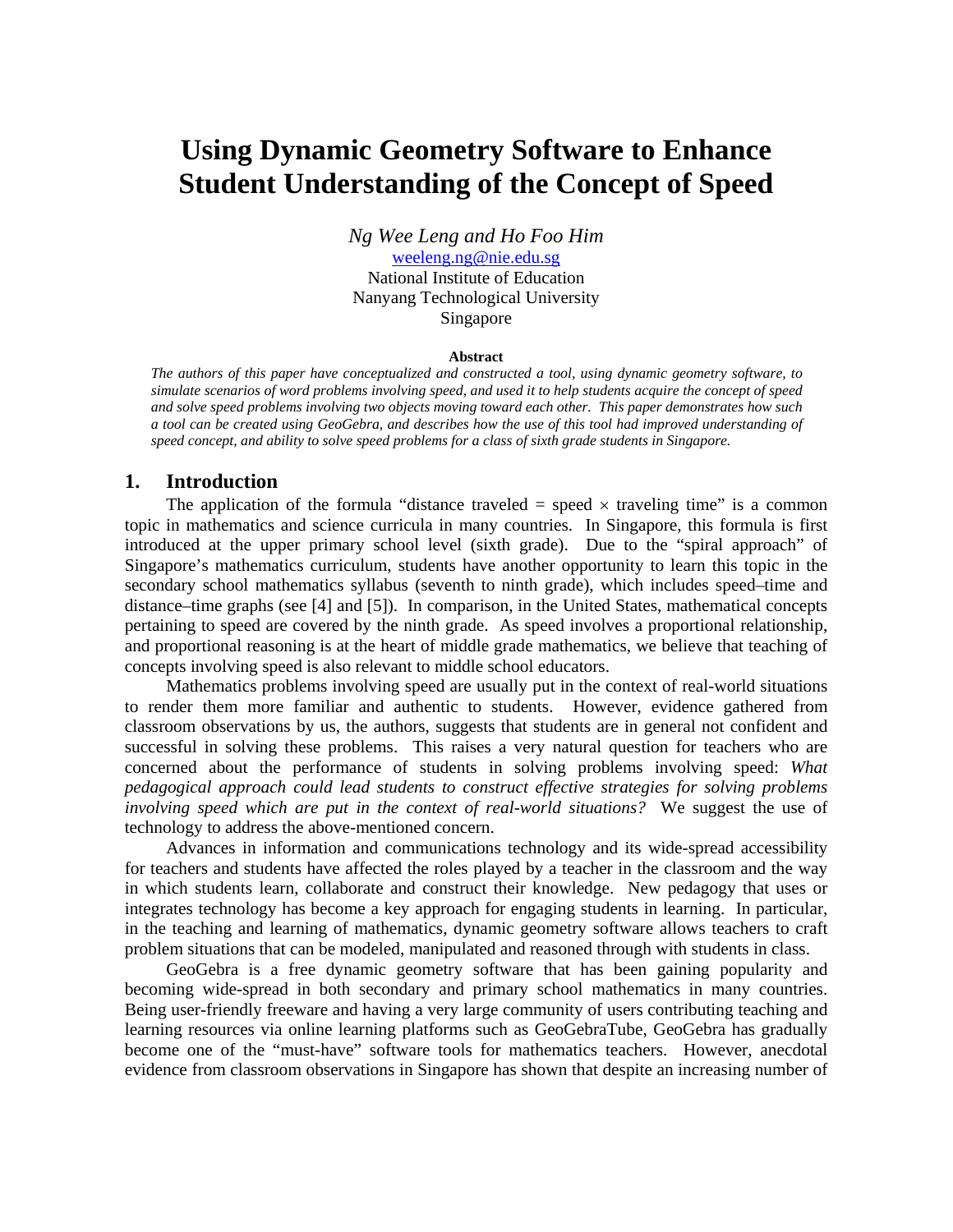secondary mathematics teachers developing resources for GeoGebra and using them in classroom teaching, GeoGebra is rarely used at the primary school level.

One objective of this paper is thus to share with teachers how a GeoGebra construction, conceptualized and constructed by us, the authors, can be used to help students to acquire the concept of speed and then use it to solve speed problems involving two objects moving toward each other. We shall also demonstrate how the use of this technology had improved student understanding of speed concept for a class of sixth grade students in Singapore.

## **2. GeoGebra Construction for Two Objects Moving in Opposite Directions**

Problem scenarios involving one or two moving objects are commonly used to study rate and speed in mathematics and science. Instructional pedagogy based on simulation provides students with useful visualizations, enabling them to observe how objects move toward or away from each other —this observation is useful for the students to understand the various concepts involved in solving speed problems, such as the "chasing" problem, in which one moving object overtakes another, or the "meeting" of two objects moving in opposite directions. In this section, we briefly describe three key GeoGebra ideas we use for constructing a simulation of two cars moving in opposite directions. The ideas may be useful to teachers who wish to construct animations for teaching similar or related mathematical concepts. Figure 1 shows the completed GeoGebra construction, which is made available by us, the authors, at GeoGebraTube (http://www.geogebratube.org/student/mK6mLTbku).

| $Time = 0$          | $vA = 1.5$                                           | $vB = 3$                                                                                   | $XY = 24$                      | $TimeDe$ ay = 0      |  |  |
|---------------------|------------------------------------------------------|--------------------------------------------------------------------------------------------|--------------------------------|----------------------|--|--|
|                     |                                                      |                                                                                            | Distance between X and Y 24 m. |                      |  |  |
|                     | Two points X and Y on a straight line are 24m apart. |                                                                                            |                                |                      |  |  |
|                     |                                                      | An electronic toy car A (red) moves from point X to point Y with a constant speed 1.5 m/s. |                                |                      |  |  |
|                     |                                                      | Another toy car B (blue) moves from point Y to X with a constant speed 3 m/s.              |                                |                      |  |  |
|                     |                                                      | If they move at the same time, observe when they will pass by each other.                  |                                |                      |  |  |
|                     |                                                      |                                                                                            |                                |                      |  |  |
|                     | At time $= 0$                                        |                                                                                            |                                |                      |  |  |
| Reset               | Car A has travelled 0 m.                             |                                                                                            | □ Show Ratio                   |                      |  |  |
| <b>Start Motion</b> | Car B has travelled 0 m.                             |                                                                                            |                                |                      |  |  |
|                     |                                                      |                                                                                            |                                |                      |  |  |
| <b>Stop Motion</b>  |                                                      |                                                                                            |                                |                      |  |  |
|                     |                                                      |                                                                                            |                                |                      |  |  |
|                     |                                                      |                                                                                            |                                | CarB                 |  |  |
| CarA                |                                                      |                                                                                            |                                |                      |  |  |
| x                   |                                                      |                                                                                            |                                |                      |  |  |
| $\mathfrak{D}$      | $\overline{8}$<br>6<br>4                             | 10<br>14<br>12<br><b>Midway</b>                                                            | 16<br>18<br>$20^{\circ}$       | $26^{'}$<br>Y五<br>22 |  |  |

Figure 1: The opening screen of the GeoGebra construction.

**Idea 1**: Suitable pictures of toy cars can be inserted into a GeoGebra page. These pictures can be made to "move" according to the coordinates of their corner points. In GeoGebra, the size and position of a picture is determined by three corner points, as shown in Figure 2 for car A.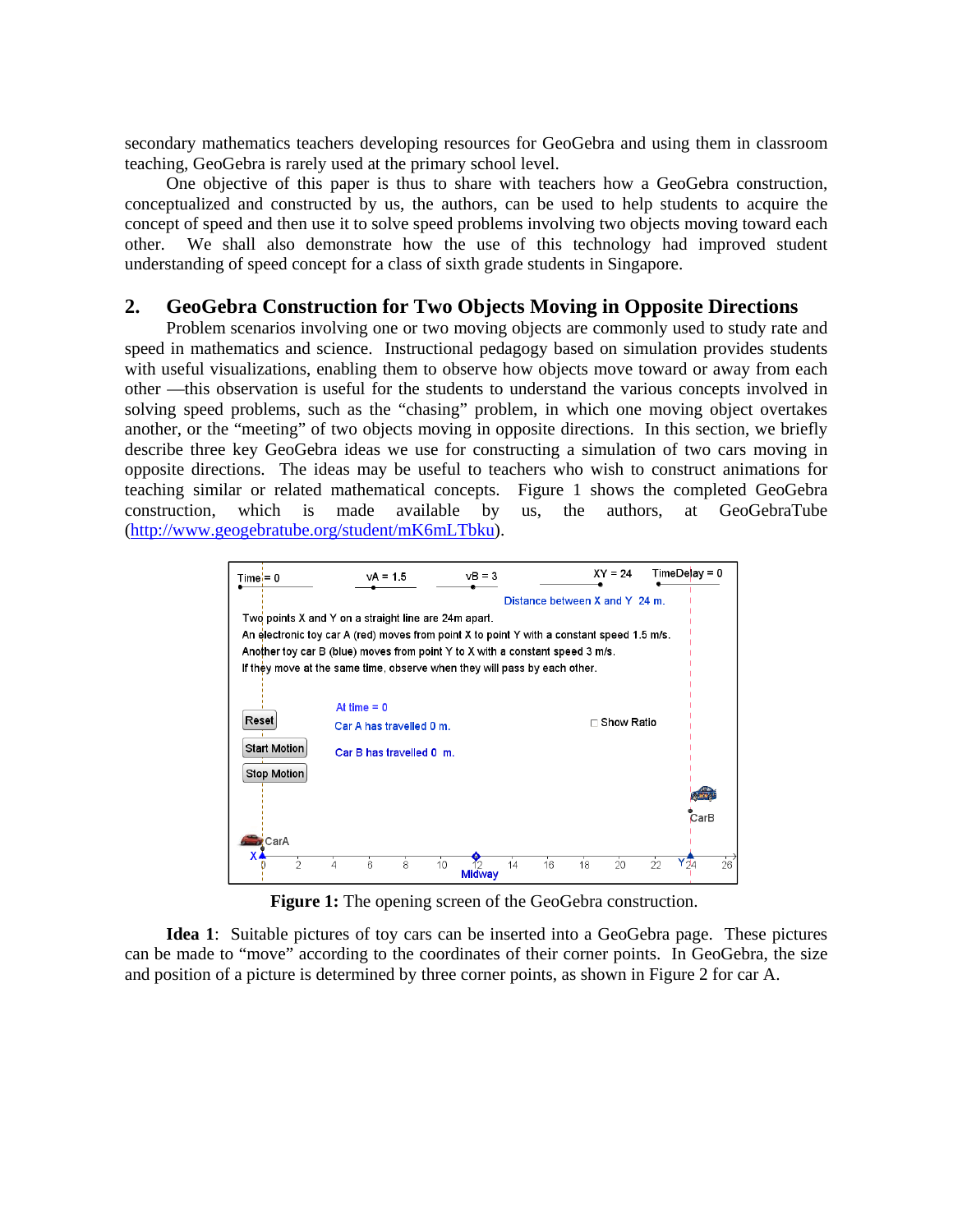| $\Box$ Corner 1: A      |  |
|-------------------------|--|
| Corner 2: CarA          |  |
| $\Box$ Corner 4: $\Box$ |  |

**Figure 2:** The Three Corner Points Determining the Position and Size of a Picture.

For car A in Figure 1 (which moves from left to right), the corner point labeled car A has the coordinates (Time  $\times$  vA, 0.2) where Time and vA are the traveling time and the speed of car A respectively. To avoid having too many labels on the page, the corner points A and G, with the coordinates A =  $(x(B) - 1.5, 0.2)$  and G =  $(x(A), 0.8)$ , are hidden. Note that  $x(A)$  is a GeoGebra command that returns the *x*-coordinate of point A. Similarly, we use the Cartesian coordinates to position car B according to the distance it has moved.

 **Idea 2**: One way to make an object move in GeoGebra is by using a slider. We create a slider (named Time) to simulate the traveling time (in seconds) and to change the coordinates of the two cars, thus creating a moving effect. The maximum value of this slider is set to the time taken for the slower car to complete the full journey given by the initial distance between the cars (given by the XY slider). Three other sliders, vA, vB and TimeDelay, allow us to change the speed of car A, the speed of car B and the time before car B begins its motion, respectively, giving students the freedom to change the parameters of the problem.

 **Idea 3**: An animation button named "Start Motion" allows the movement to be more natural and authentic. Clicking on it executes the command line StartAnimation(Time), which needs to have been entered under "Scripting and On Click." When the "Stop Motion" button is clicked, the command line StartAnimation[Time, false] allows students to pause the motion of the cars. The "Reset" button moves the two cars back to their original positions by having  $Time = 0$  as a common line. The students can also observe the cars in "slow motion" by dragging the Time slider manually, allowing them to take note of the respective distances the cars have traveled; these distances and the time elapsed are displayed on the GeoGebra page for the students to record on an accompanying worksheet (see Appendix).

### **3. Classroom Implementation**

 In a recent study conducted by the first author of this paper on a primary school class of 38 Grade 6 students taught by an experienced teacher, Lynette, only three students were able to solve the following problem correctly after the class of 38 students had learnt this topic by direct instruction.

*"Car A was traveling from Town X to Town Y at a constant speed of 50 km/h and at the same time Car B was traveling from Town Y to Town X at a constant speed of 58 km/h. They met at a place which was 20 km away from the midpoint of Town X and Town Y. Find the distance between Town X and Town Y."*

(Here we use the abbreviations km and h for the units of measurement kilometer and hour respectively.) Note that the distance traveled by car B (the faster vehicle) was 40 km more than that traveled by car A in the same time, and the difference in speed between car A and car B is  $58 50 = 8$  km/h. As they began traveling at the same time, both of them should have traveled for  $40 \div$  $8 = 5$  h before they met. Thus, the distance between the two towns is  $5 \times (58 + 50) = 540$  km. The figures below show the responses of two students who did not solve the problem correctly.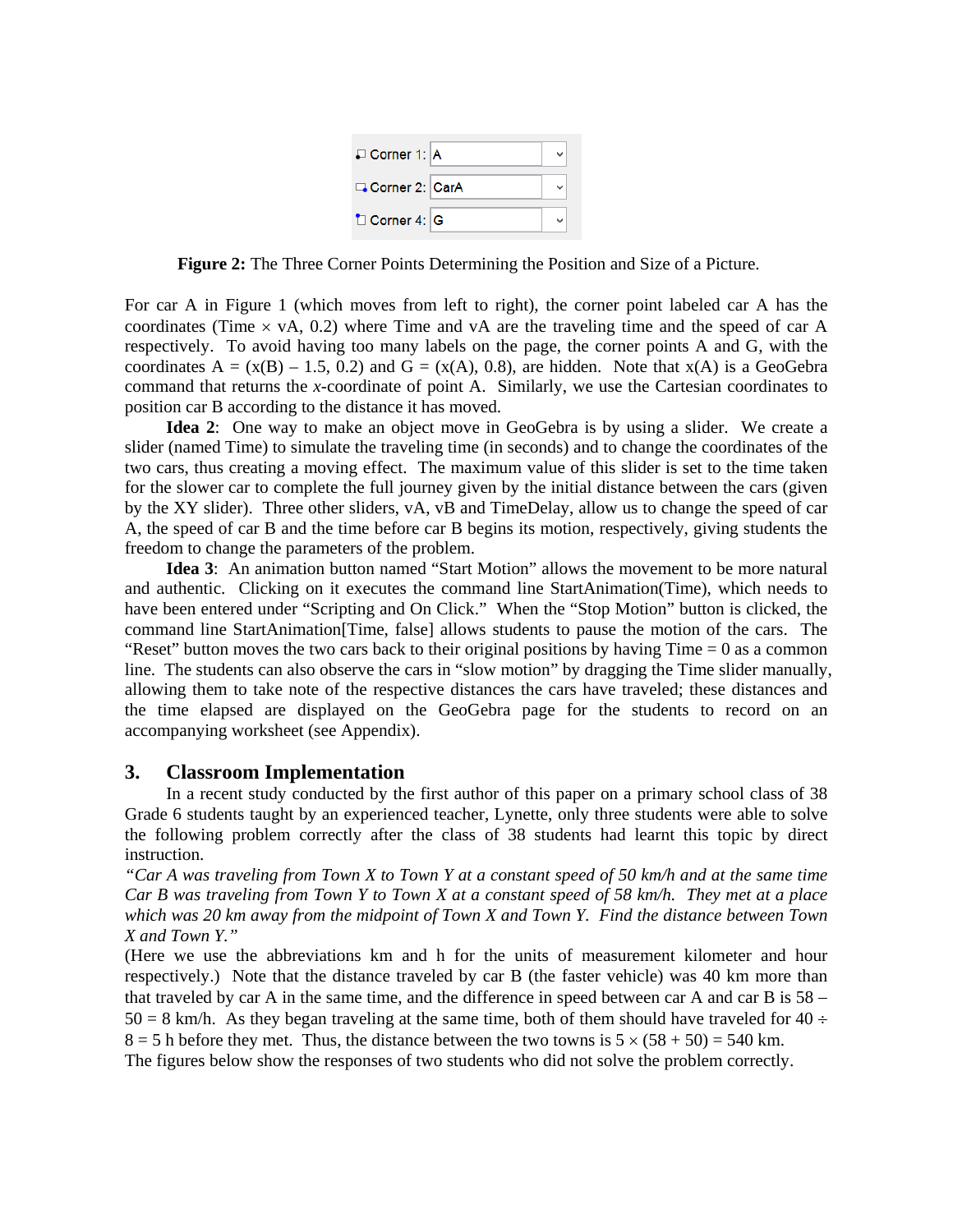

**Figure 4:** Sam's Solution

One of the errors in June's solution is that the location where the two cars met was wrongly identified to be nearer Town Y than Town X (see Figure 3) whereas the main error in Sam's solution is that the difference in the distances traveled by the two cars was wrongly identified to be 20 km; car A traveled 40 km more than car B (see Figure 4).

 The GeoGebra construction which we, the authors, had constructed was then used by teacher Lynette in an attempt to help the class of sixth grade students, hereafter the participating students, achieve conceptual understanding in solving speed problems. To assist student learning, Lynette's instructional sequence began with the scenario in which both cars are traveling at the same speed. Although the outcome of this scenario should be intuitive for many students — the two cars will pass by (or "meet") each other at the midway point — the participating students were directed to observe how the distance traveled by the two cars changes with respect to time before and at the moment of meeting each other and, most importantly, to observe that the total distance traveled by the two cars is equal to the distance they are apart initially.

 To verify and reinforce the participating students' initial understanding of the condition for the two cars to "meet," the students were guided to explore a few speeds, for example by setting a new speed for car B, say  $vB = 2.5$  m/s. (Here we use the abbreviations m and s for the units of measurement meter and second respectively.) They were instructed to stop the motion at the moment when two cars were passing each other and record the distance traveled by both cars. This had helped them to discover that at the instant when the cars "meet," the total distance traveled by them again adds up to the distance between the two starting points.

 The TimeDelay slider provided the participating students with a flexible "tool" for extending the scope of the original question by making car B begin its motion later. The GeoGebra construction was used to show them that if car B starts 1 s later, the two cars "meet" when car A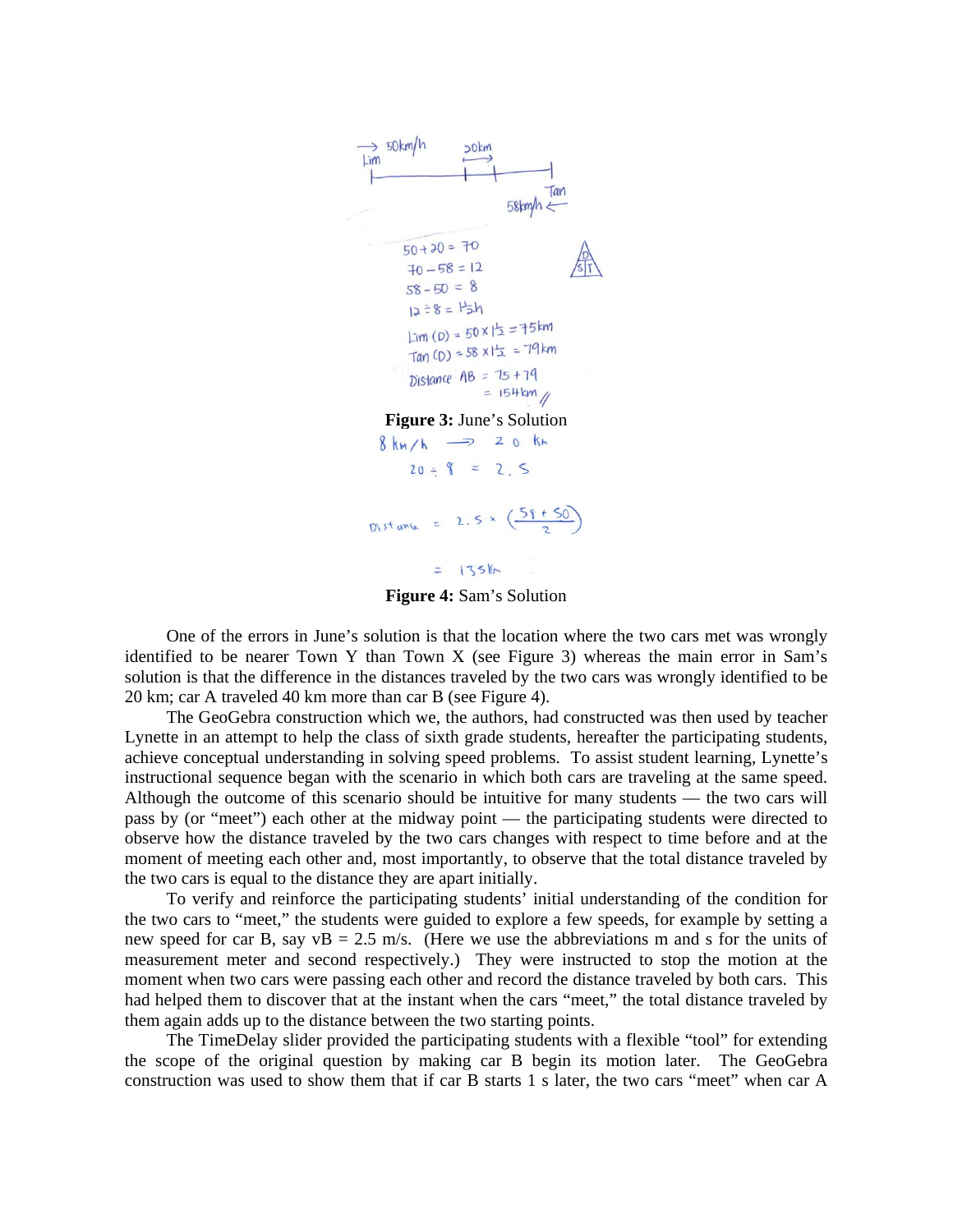has traveled 9 m and car B has traveled 15 m, giving a total distance traveled of 24 m. By varying the speeds of the cars and the value of the time delay, the participating students were able to visualize the condition for the two cars to meet when traveling in opposite directions, regardless of whether they begin their motion at the same time or not.

 An effective instructional practice is to provide opportunities for students to learn beyond the boundaries of a problem. Using this GeoGebra simulation and an accompanying worksheet (see Appendix), other teaching points were delivered to the students through a self-discovery approach. For example, for the case of both cars beginning to move at the same time (slider TimeDelay  $= 0$ ), the participating students were asked to investigate whether a relationship exists between where (in terms of the distance from the midway point) the cars "meet" and the distance they have traveled. The GeoGebra construction was used to show that the cars "meet" at a point 3 m away from the midpoint, which is half the difference between the distances they have traveled  $(15 - 9 = 6 \text{ m})$ . Is this always the case? Through further exploration the participating students were able to ascertain that this was indeed true. If the lesson were conducted in a non-ICT environment, teachers may either fail to deliver this teaching point or find it hard to illustrate it clearly.

 Students' learning can be further consolidated if they are given opportunities to apply what they have learnt. Thus, the accompanying worksheet includes problems for the students to solve without using the GeoGebra construction. For example, the participating students were asked to solve the following problem.

*"Two points X and Y are 24 m apart. Car A starts its motion from point X to Y with a constant speed of 1.5 m/s and car B starts its motion from Y to X a few seconds later but with a faster speed of 3 m/s. If both cars "meet" at a point which is 11 m away from Point X, how many seconds later than car A will car B begin its motion?"* 

 The participating students were able to understand that the total distance traveled by both cars when they meet is 24 m. Car A has traveled 11 m, so car B must have traveled 13 m. Thus, car A has traveled for  $11 \div 1.5 = 7\frac{1}{3}$  s before meeting car B, which has traveled for  $13 \div 3 = 4\frac{1}{3}$  s. Thus, car B begins its motion  $7\frac{1}{3} - 4\frac{1}{3} = 3$  s later than car A. To encourage self-directed learning, we allowed the students to verify the answer using the GeoGebra construction. With the aid of the GeoGebra construction, the participating students were convinced by seeing the "live motion" of the two cars approaching and meeting each other.

Although students in Singapore may have learnt and applied the formula "distance  $=$  speed  $\times$ time" to solve word problems involving constant speed at the upper primary and lower secondary levels, they tend to overlook a useful concept "hidden" in the above formula: if two moving objects travel for the same amount of time, the ratio of the distances traveled by these objects is equal to the ratio of their speeds. To avoid having too much information on the GeoGebra page, a checkbox named "Show Ratio" is created. If this box is checked, the ratio of the distances traveled by the two cars will be shown as the Time slider is manually dragged. For the case of both cars beginning to move at the same time, this ratio remains unchanged for as long as they are in motion. By changing the speed of either car, the participating students discovered that the ratio of the distances traveled by the two cars is the same as the ratio of their speeds.

 Last but not least, the participating students were asked to find the additional time required for car A to reach its destination (point Y) when the faster car (car B) has reached point X. The visualization and the information shown on the GeoGebra page readily provided the students with the answer, which is given by  $\frac{24 - 14.4}{100} = 5\frac{1}{2}$ 1.8 3  $\frac{-14.4}{12.5}$  = 5<sup>1</sup>/<sub>2</sub> s. However, to encourage the participating students to think and reason, they were challenged to explain how the difference in the distance traveled has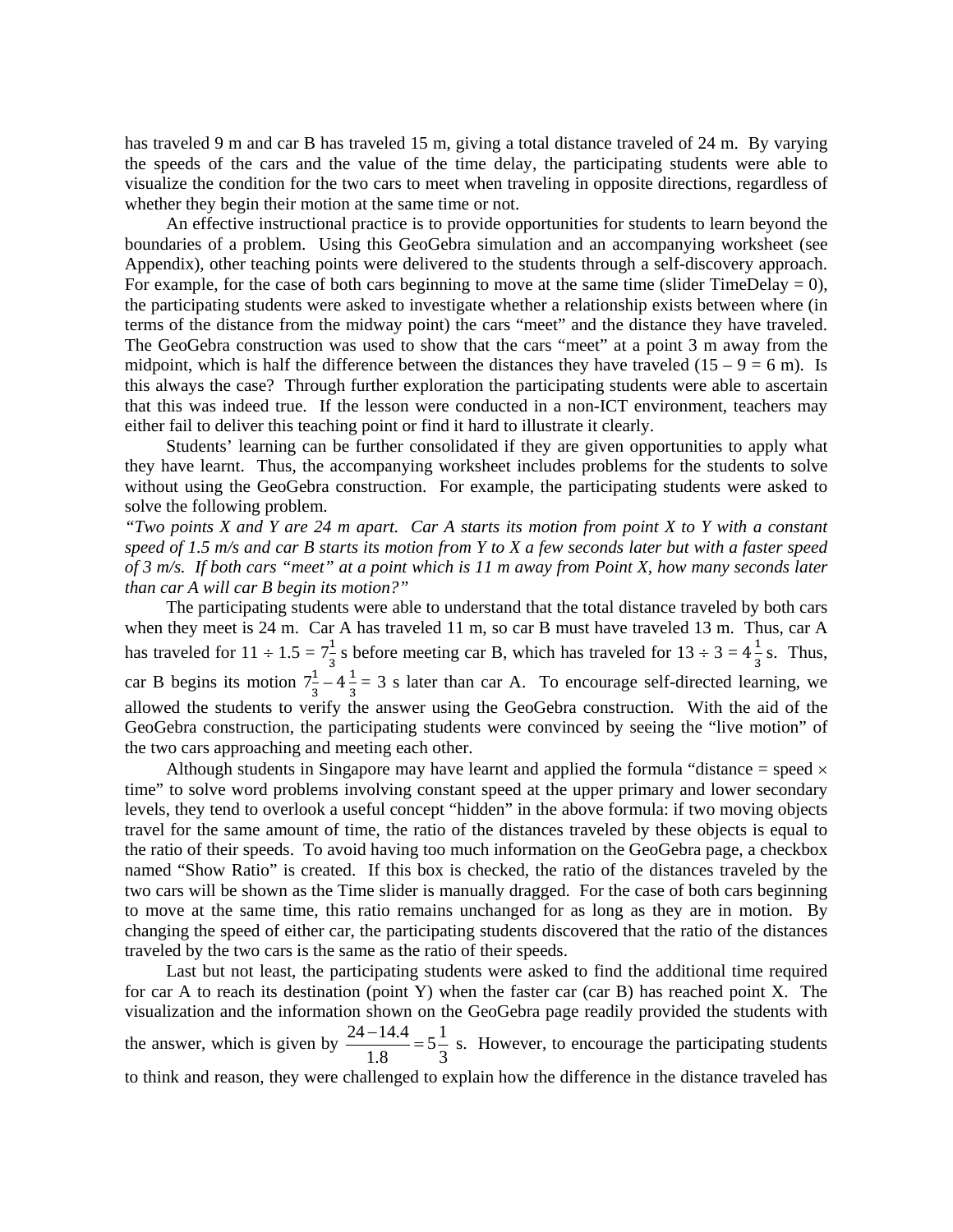arisen. The aim was for the participating students to explain that for every 1 s, car A travels  $3 - 1.8$  $= 1.2$  m less than car B. As car B travels a total of 24 m in 8 s, car A has another  $8 \times 1.2 = 9.6$  m to travel to reach its destination, which takes it a further  $\frac{9.6}{1.8} = 5\frac{1}{3}$  s.

 The classroom implementation of the use of our GeoGebra construction as described above took about an hour to complete, after which the participating students were then asked to solve the initial problem again. Thirty-two out of 38 students were able to obtain the correct answer. June and Sam were among those who could obtain the correct answer and they expressed that they were able to solve the problem correctly because the GeoGebra animation had helped them develop a deeper understanding of speed concepts.

### **4. Extension to Secondary School Mathematics**

 GeoGebra provides two Graphic View screens. The additional screen, named Graphics 2, allows the motion of the two cars to be presented on a distance (from a fixed point) versus time graph. In the Singapore mathematics syllabus for secondary school students, graphical representations and interpretations of motion in a straight line are explored in the sub-topic "Application of Graphs in Practical Situations." Student misconceptions arising from the gradient and the shape of a distance–time curve have been reported in a number of studies (see [1], [2] and [3]). We believe that a "real-time" distance–time graph sketched concurrently with the motion of the cars will help to dispel such misconceptions. For example, the students will be able to see how the two straight lines are traced out in real time in relation to the motion of the two cars (Figure 5).



**Figure 5:** Graphical representation of the motion of two cars.

The downward-sloping line, which represents the motion of car B, will help the students to understand that the car is moving toward point  $X$  and not moving down a slope or having a " negative speed," reinforcing the concept that in this case the negative sign of the gradient refers to the direction of motion. In addition, the students can be directed to observe how the "flat" portion of the downward-sloping line arises from the motion of the car.

### **5. Conclusion**

 In this paper, we demonstrate how a GeoGebra construction can be used to simulate the motion of two cars moving toward each other. We also illustrate how the functionalities of GeoGebra provide opportunities to extend students' learning through varying the parameters associated with this type of problem. The animated and interactive GeoGebra constructions, supported by the display of key information on the GeoGebra page, allow the students to visualize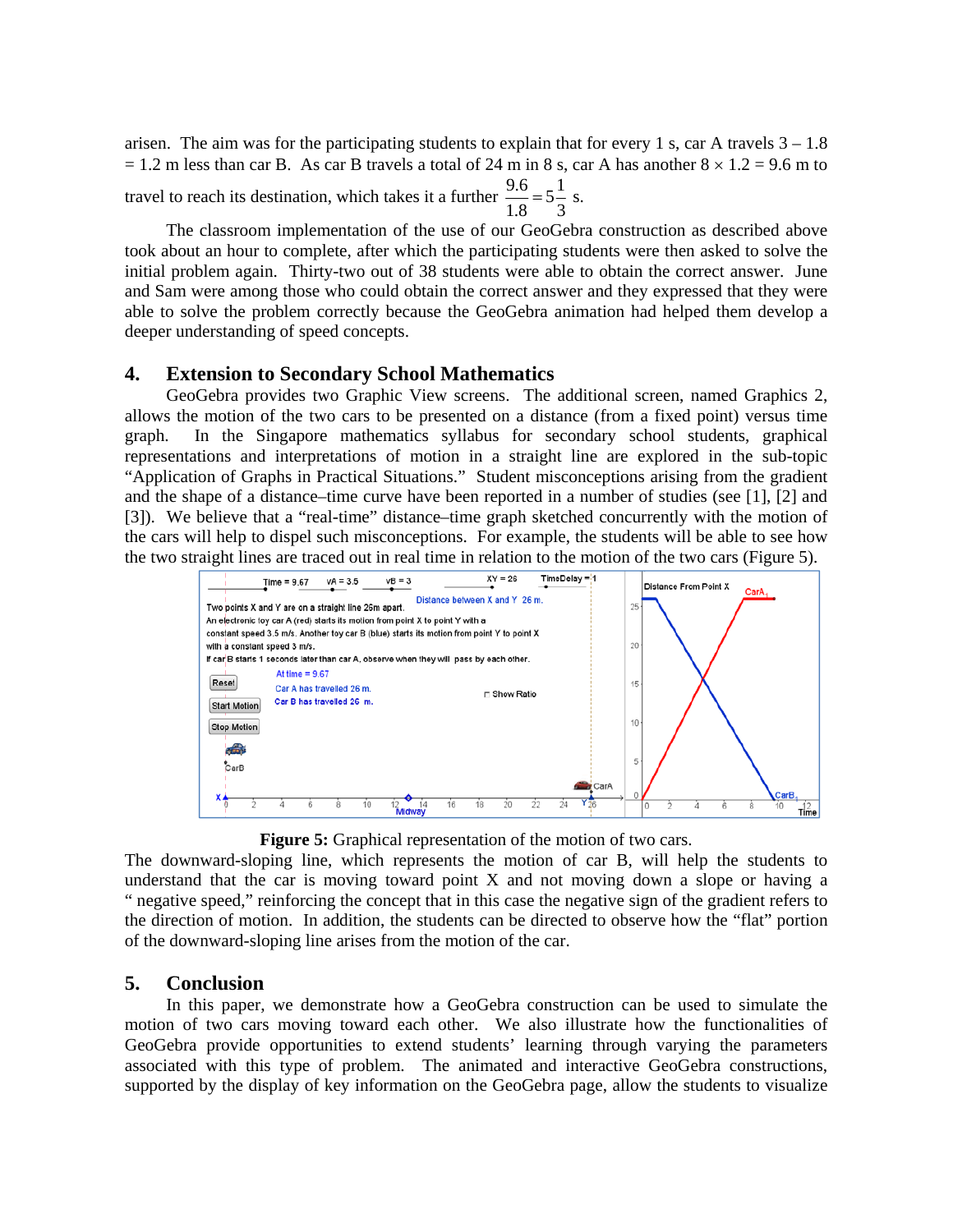the relative positions of the two cars during the journey, giving them a complete picture of how these two cars are moving toward each other. Appropriate use of technology allows teachers to focus more on facilitating student learning and less on a teacher-centered approach. We believe that an exploratory student-centered pedagogy based on appropriate technology is useful for engaging students and empowering them to be self-directed learners.

 Development of proportional thinking and reasoning is a cornerstone of middle school mathematics and we have illustrated in this paper that dynamic geometry software such as GeoGebra could potentially assist middle school practitioners in teaching the concept of speed which involves a proportional or multiplicative relationship. We suggest that middle school mathematics teachers explore how the functionalities, features and strengths of GeoGebra could be used to facilitate student learning of ratio, rate and speed, all of which involve proportional thinking and reasoning.

#### **References**

- [1] Hale, P. (2000). Kinematics and graphs: students' difficulties and CBLs. *The Mathematics Teacher*, *93*(5), 414-417.
- [2] Janvier, C. (2004). Use of situations in mathematical education. *Educational Studies in Mathematics*, *12*(1), 113-122.
- [3] Leibhardt, R., Zaslavsky, O & Stein, M.K. (1990). Functions, graphs and graphing: Tasks, learning and teaching. *Review of Educational Research*, *60*(1), 1-64.
- [4] Ministry of Education, Singapore. (2007). Secondary mathematics syllabus. Retrieved July 23, 2015, from http://www.moe.gov.sg/education/syllabuses/sciences/files/mathssecondary.pdf
- [5] Ministry of Education, Singapore. (2013). Primary mathematics teaching and learning syllabus. Retrieved July 23, 2015, from http://www.moe.edu.sg/education/syllabuses/sciences/files/maths-primary-2013.pdf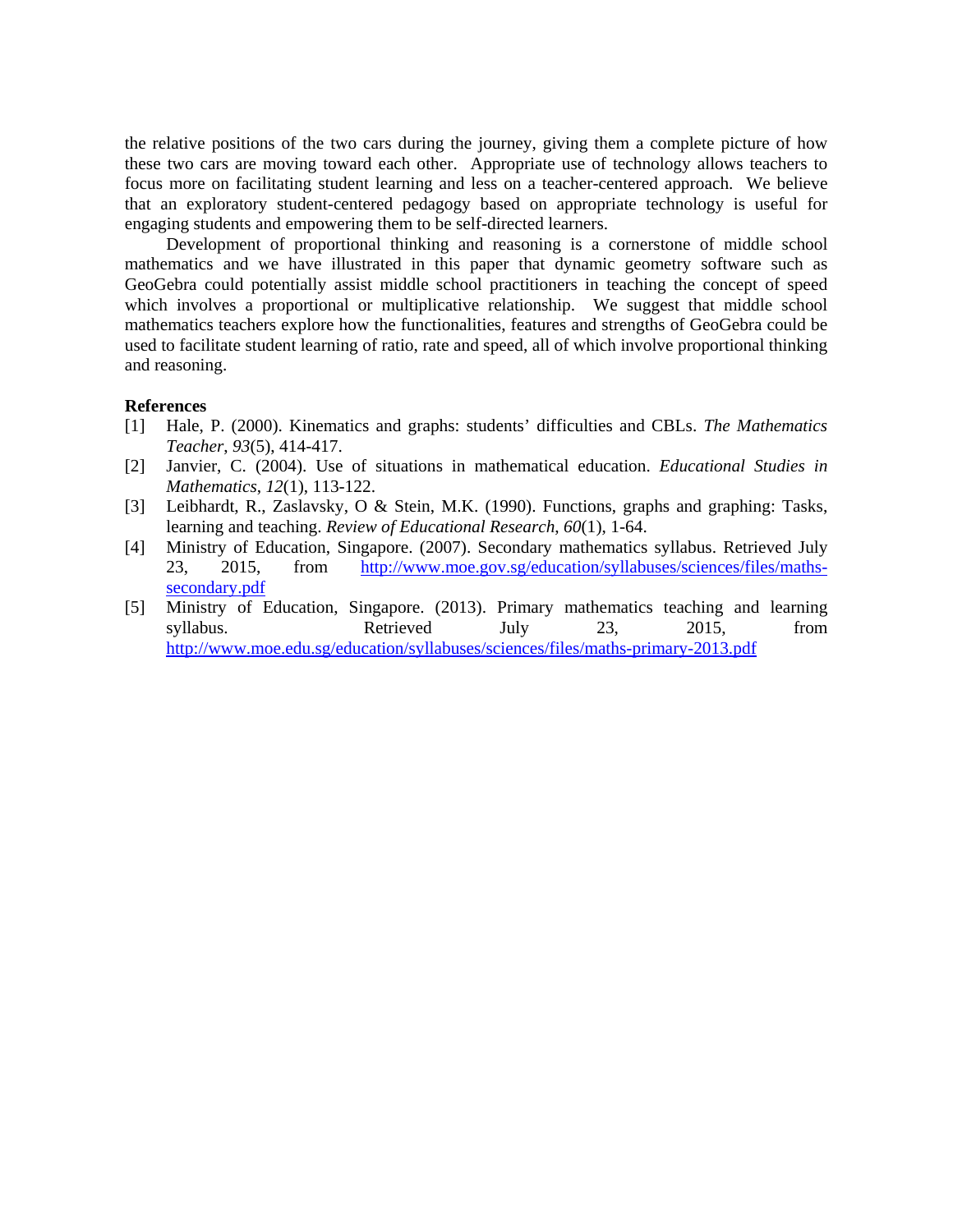## **Appendix**

## **Speed Problems Involving Two Objects Moving in Opposite Directions**

#### **Activity 1**

**(a)** Two points X and Y on a straight line are 24 m apart.

An electronic toy car A (red) moves from point X to point Y at a constant speed of 2 m/s when another toy car B (blue) moves from point Y to X at the same constant speed of 2 m/s. Find the location on the straight line where they will "meet" each other.



#### **Answer:**

If the cars start their motion at the same time and move at the same speed, they will "meet"  $\equiv$  m from X.

**(b)** Open the file Speed.ggb

You will see a screen as follows. The values of  $vA$  and  $vB$  are the speeds of the toy cars A and B respectively.

| $Time = 0$          | $vA = 2$                                                                                 | $vB = 2$            |                                | $XY = 24$           | $TimeDe$ ay = 0  |
|---------------------|------------------------------------------------------------------------------------------|---------------------|--------------------------------|---------------------|------------------|
|                     |                                                                                          |                     | Distance between X and Y 24 m. |                     |                  |
|                     | Two points X and Y on a straight line are 24m apart.                                     |                     |                                |                     |                  |
|                     | An electronic toy car A (red) moves from point X to point Y with a constant speed 2 m/s. |                     |                                |                     |                  |
|                     | Another toy car B (blue) moves from point Y to X with a constant speed 2 m/s.            |                     |                                |                     |                  |
|                     | If they move at the same time, observe when they will pass by each other.                |                     |                                |                     |                  |
|                     |                                                                                          |                     |                                |                     |                  |
| Reset               | At time $= 0$                                                                            |                     |                                |                     |                  |
|                     | Car A has travelled 0 m.                                                                 |                     |                                | $\sqcap$ Show Ratio |                  |
| <b>Start Motion</b> | Car B has travelled 0 m.                                                                 |                     |                                |                     |                  |
| <b>Stop Motion</b>  |                                                                                          |                     |                                |                     |                  |
|                     |                                                                                          |                     |                                |                     |                  |
|                     |                                                                                          |                     |                                |                     | CarB             |
| CarA                |                                                                                          |                     |                                |                     |                  |
| $\mathfrak{D}$      | 8<br>6                                                                                   | 10<br><b>Midway</b> | 16<br>14                       | 20<br>18            | 26<br>Y T4<br>22 |

#### **General Instructions:**

(1) You can either use the *Start Motion* and *Stop Motion* buttons or the *Time* slider to find out when and where the two cars "meet".

(2) Use the sliders *vA* and *vB* to vary the speeds of the cars, the slider *XY* to vary the distance between X and Y, and the slider *TimeDelay* to change the time at which car B begins to move. Complete the table below at the moment when the two cars "meet".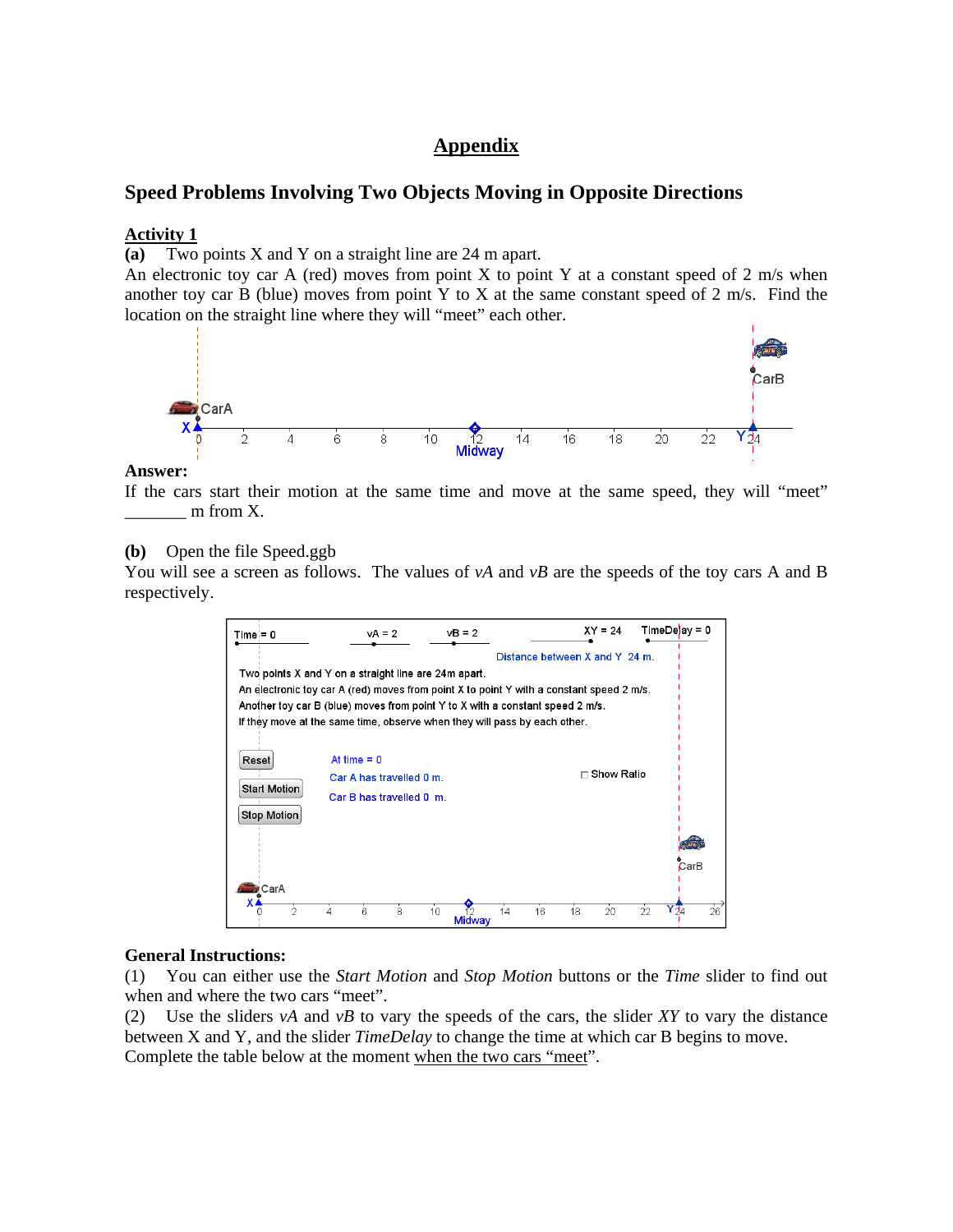| <b>Time Delay</b><br>(s) | vA<br>(Speed of Car<br>$A)$ m/s | vB<br>(Speed of Car<br>$B)$ m/s | <b>Distance</b><br>XY(m) | <b>Distance</b><br><b>Travelled by</b><br>Car A(m) | <b>Distance</b><br><b>Travelled by</b><br>Car B (m) |
|--------------------------|---------------------------------|---------------------------------|--------------------------|----------------------------------------------------|-----------------------------------------------------|
|                          |                                 |                                 |                          |                                                    |                                                     |
|                          |                                 |                                 |                          |                                                    |                                                     |
|                          |                                 |                                 |                          |                                                    |                                                     |
|                          |                                 |                                 |                          |                                                    |                                                     |
|                          |                                 |                                 |                          |                                                    |                                                     |
|                          |                                 |                                 |                          |                                                    |                                                     |

### **My Observation:**

When the two cars meet (whether or not they start at the same time), I observe that \_\_\_\_\_\_\_\_\_\_\_\_\_\_\_\_\_\_\_\_\_\_\_\_\_\_\_\_\_\_\_\_\_\_\_\_\_\_\_\_\_\_\_\_\_\_\_\_\_\_\_\_\_\_\_\_\_\_\_\_\_\_\_\_\_\_\_\_\_\_\_\_\_\_\_\_\_\_\_\_

## **Exercise (Applying what you have learnt)**

**1.** Two points X and Y are 24 m apart. Car A starts its motion from points X to Y at a constant speed of 1.5 m/s. Car B starts its motion from Y to X a few seconds later at a higher speed of 3 m/s. If the cars "meet" at a point which is 11 m away from Point X, how many seconds later than Car A will Car B begin its motion? Show your solution clearly and use the GeoGebra file to verify your answer.

**2.** The distance between Town A and Town B was 450 km. A car started from Town A and travelled towards Town B at an average speed of 45 km/h. At the same time, a bus started from Town B and travelled towards Town A at a speed of 30 km/h. What distance had they each travelled when they passed each other on the way?

### **Activity 2:**

**Instruction:** Set  $TimeDelay = 0$ 

Complete the table below at the moment when the two cars "meet".

| vA<br>m/s | vB<br>(Speed of Car A)(Speed of Car B)<br>m/s | <b>Distance</b><br>XY(m) | <b>Distance</b><br><b>Travelled by</b><br>Car A(m) | <b>Distance</b><br><b>Travelled by</b><br>Car B(m) | <b>Distance</b><br>from the<br><b>Midway</b><br>Point (m) |
|-----------|-----------------------------------------------|--------------------------|----------------------------------------------------|----------------------------------------------------|-----------------------------------------------------------|
|           |                                               |                          |                                                    |                                                    |                                                           |
|           |                                               |                          |                                                    |                                                    |                                                           |
|           |                                               |                          |                                                    |                                                    |                                                           |
|           |                                               |                          |                                                    |                                                    |                                                           |
|           |                                               |                          |                                                    |                                                    |                                                           |
|           |                                               |                          |                                                    |                                                    |                                                           |

## **My Observation:**

If the two cars start at the same time and when they meet, the distance of their meeting point (away from the midway point) is equal to \_\_\_\_\_\_\_\_\_\_\_\_\_\_ m.